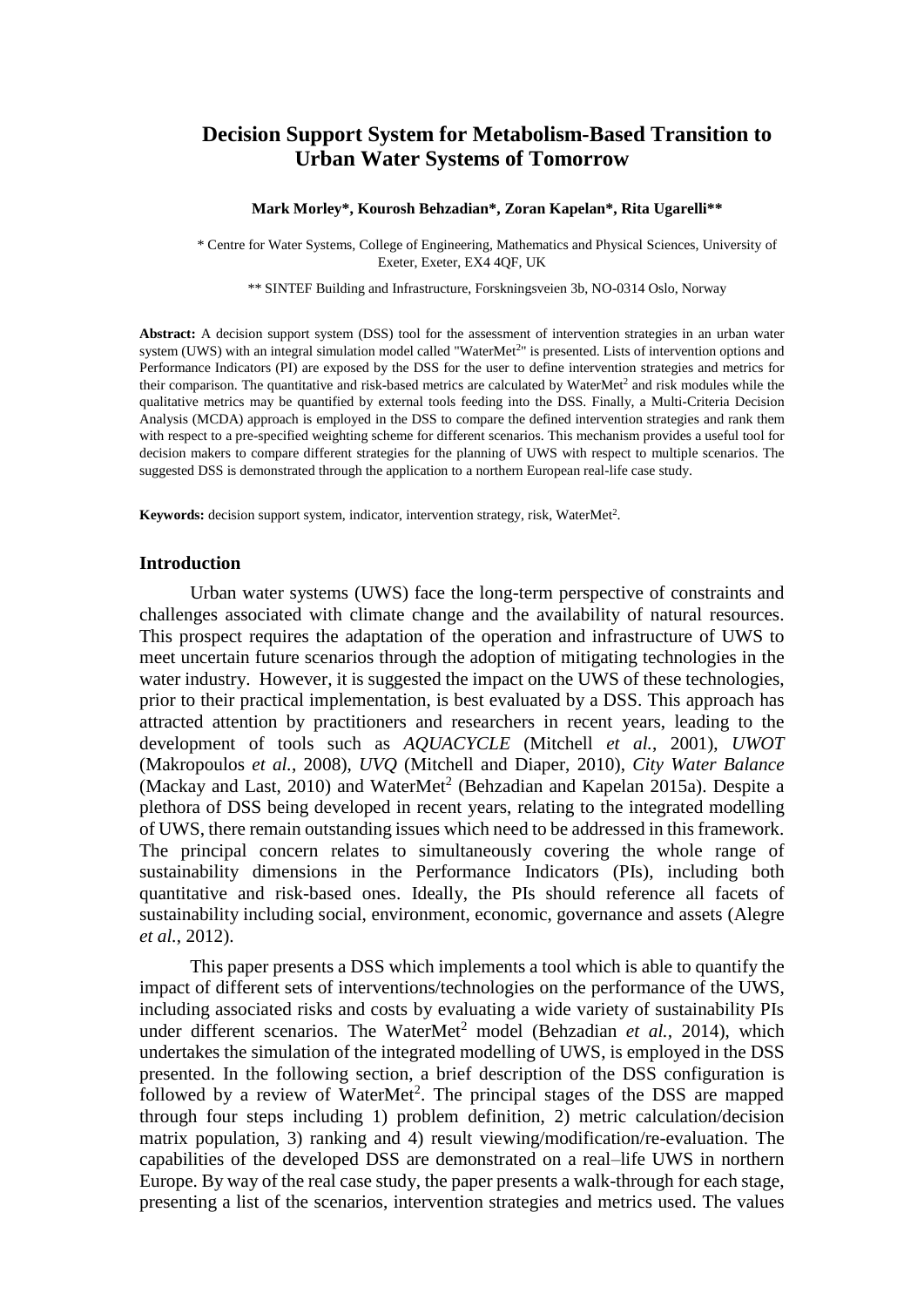obtained after running the WaterMet<sup>2</sup> model and the risk module are shown, along with how those outputs are used in the population of the multi-criteria decision analysis decision matrices.

# **DSS Methodology**

The Decision Support System (DSS) developed seeks to support long-term, strategic-level planning of UWS at the city/system level. This is achieved through a new methodology for comparison and selection of alternative solutions, within the framework of long-term transition paths, and amidst multiple decision criteria. The support offered to the decision maker takes several forms and guides the user through the description of alternative intervention options and scenarios. The structure of the classes in the DSS engine is split into three principle modules (Figure 1): 1) "Environment", 2) "Performance" and 3) MCDA. These modules are described below in further details.



Figure 1. Flowchart of the suggested DSS framework.

# *Environment Module*

The "Environment" part manages the specifications of the analysis including timing, intervention strategies, PIs, scenarios and customised model input. Basically, this module assists the user in defining the Environment configuration  $-$  i.e. the outline definition of the problem to be analysed. More specifically, the following steps are taken in this module:

 Defining a time horizon for the analysis, along with the intermediate times at which Interventions may take place.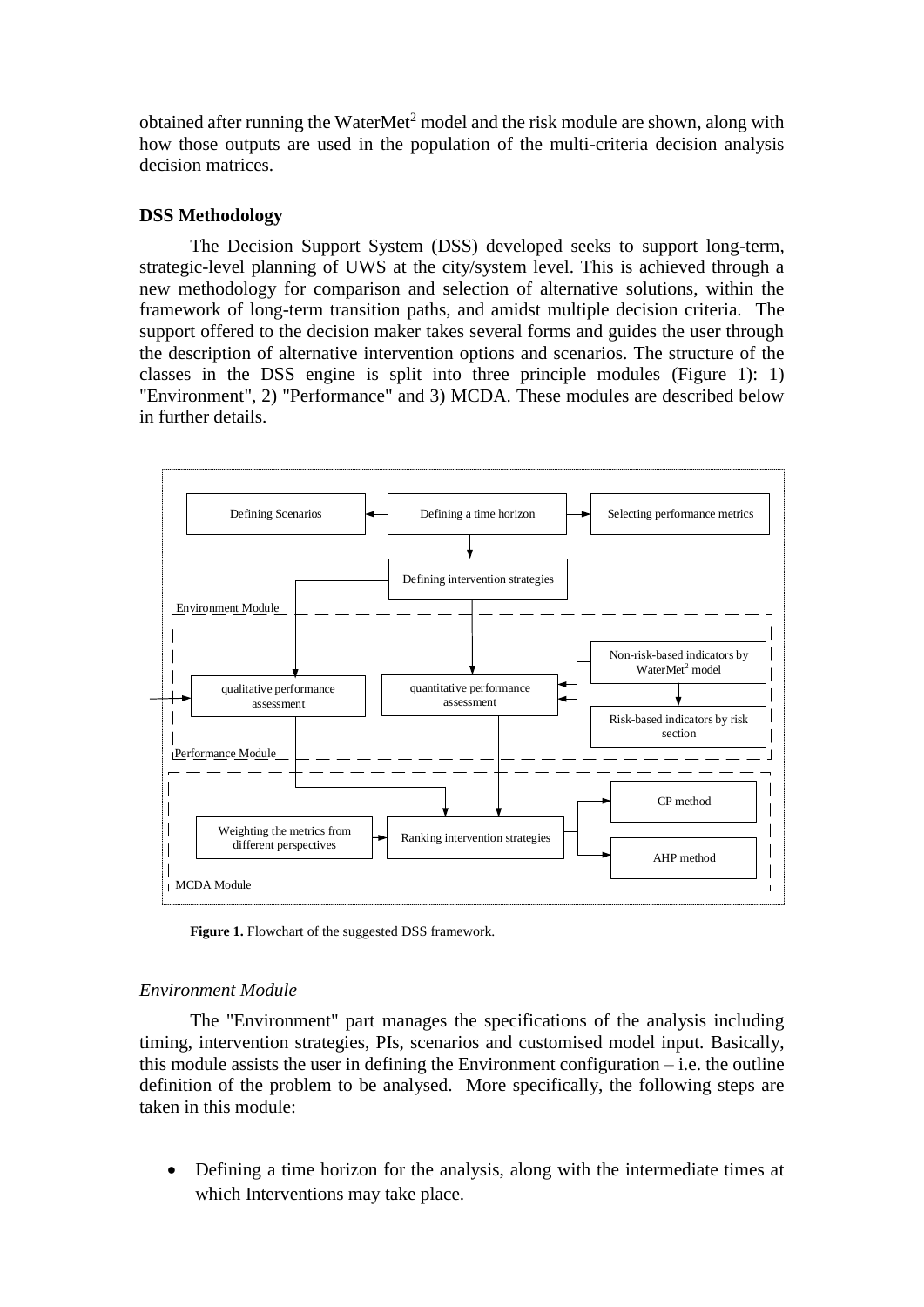- Defining Scenarios which comprise varying input parameters to the analysis tool (i.e. WaterMet<sup>2</sup> model) or to custom metrics defined outside of WaterMet<sup>2</sup>. Note that analysis of the UWS over some planning horizon in the DSS is the basis of a pre-specified scenario. Each scenario can influence a number of specific variables in WaterMet<sup>2</sup>.
- Selecting the performance metrics of interest to be used for evaluation from the list of available PIs, including those supported by the WaterMet<sup>2</sup> model and those supported by other tools outside the DSS.
- Defining intervention strategies based on the list of available intervention options. Each intervention strategy comprises a set of individual interventions, including technologies and their operation on different parts of the UWS, each of which is assumed to occur at a specific time over a defined planning horizon. The DSS supports an existing library of individual intervention options quantified by WaterMet2 based on different components in the UWS.

# *Performance Module*

The "Performance" part undertakes the responsibility of evaluating the performance metrics which are split into two categories: (1) performance assessment of quantitative metrics including non-risk-based and risk-based metrics calculated by the WaterMet<sup>2</sup> and Risk section, respectively;  $(2)$  qualitative metrics of the aforementioned types, defined within the DSS and quantified by external tools outside the immediate scope of the DSS. The PIs calculated or supported by the WaterMet<sup>2</sup> directly such as risk-based metrics are automatically populated in the DSS, whilst others evaluated outside the DSS need to be supplied manually by the user. Through repeated execution of the WaterMet<sup>2</sup> model each intervention strategy is evaluated to determine its effect on Urban Water Cycle System (UWCS) performance. This is achieved by, firstly, applying each Scenario defined in the Environment Configuration in turn and also applying each intervention strategy in turn  $-$  at the appropriate time step. This process results in a series of metric values, for each time step and scenario, representing the performance of the system.

As a part of the built-in simulation model in the DSS, the WaterMet<sup>2</sup> model is used to calculate all non-risk-based performance metrics and support risk-based performance metrics (Behzadian and Kapelan 2015b). In fact, WaterMet<sup>2</sup> model is used in the DSS for metabolism simulation of UWS for a long-term planning horizon. WaterMet<sup>2</sup> is a conceptual and metabolism-based model which simulates water related and other resources flows (e.g. energy, materials and environmental categories) throughout the UWS components (Behzadian and Kapelan 2015a). WaterMet<sup>2</sup> is able to model three main subsystems of UWS (i.e. water supply, stormwater and wastewater) in different spatial (i.e. indoor, local, subcatchment and system area levels) and temporal (i.e. daily, weekly, monthly and annual) scales. WaterMet<sup>2</sup> adopts a daily mass-balance-based approach for modelling water flows and other fluxes. Once water-related flows are tracked down for each UWS component by simulating the integrated UWS in each time step, other fluxes (e.g. GHG emissions) can be quantified in the UWS spatially and temporally based on associated impact coefficients. Thus, the physical metabolism of this integrated UWS is quantified through some PIs using the WaterMet<sup>2</sup> model. Further details of the principal flows and storages modelled in WaterMet<sup>2</sup> as well as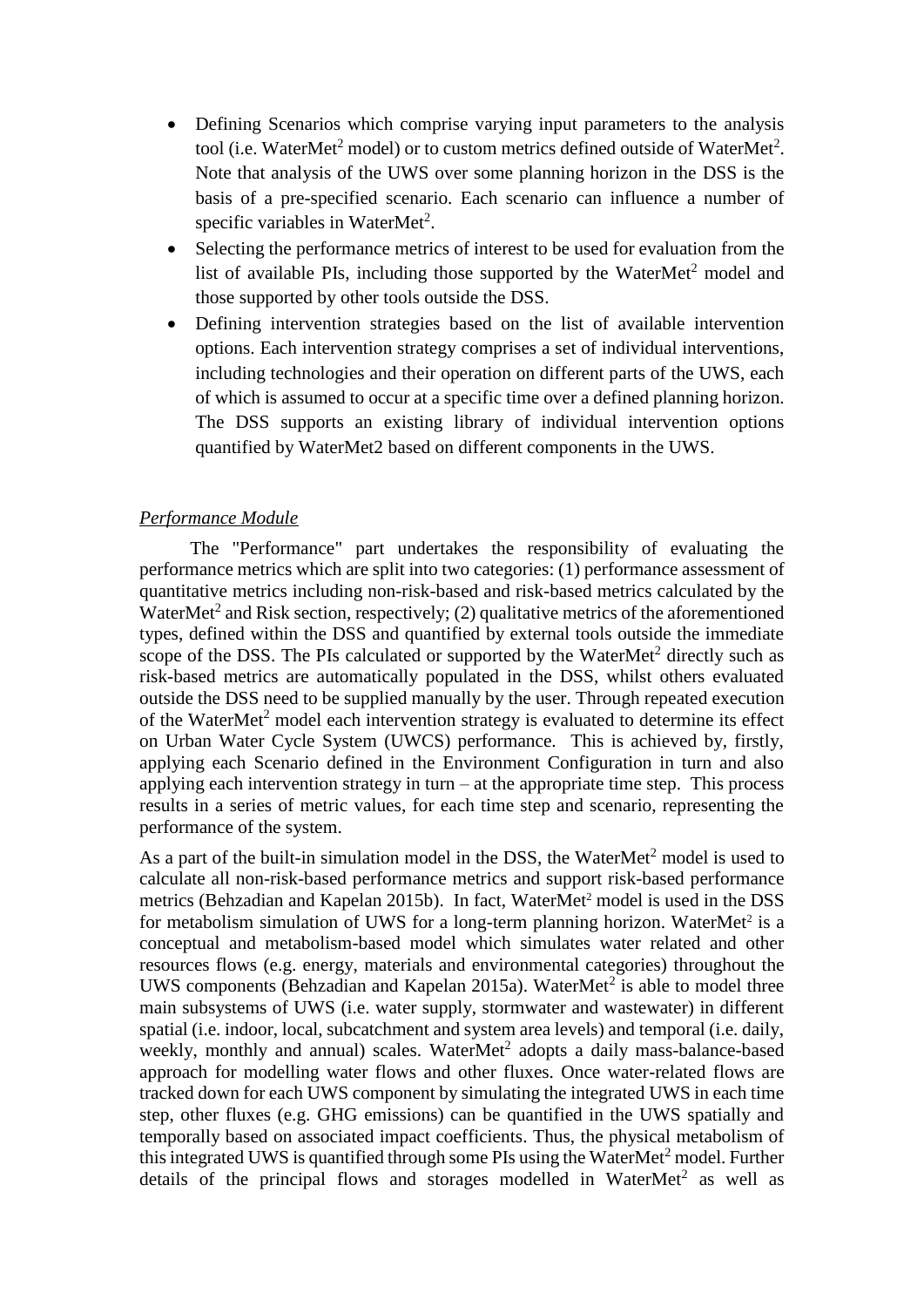descriptions of the components and their functionality can be found in Behzadian *et al.*  (2014).

The risk assessment is calculated based on the likelihood of occurrence and severity of consequences. The likelihood is assumed here as the probability of the scenario under analysis and is scaled in five levels, each associated with a specified probability range (Table 1). The likelihood scale needs to be as objective as possible. The probability of risk event is assumed here to follow corresponding scenarios. For example, the probability of a risk event related to population growth is simplified as equivalent to the probability of the scenario of population growth. The scenario of high and low population growth were selected here to illustrate the methodology. For example, it is assumed that the probability of exceeding the upper limit of the 90% confidence interval is equal to 5% ( $[100\% - 90\%]/2$ ). This means that there is a 5% probability that the population will follow the strong growth or higher and between 1 and 2% of being lower than the lower profile. Therefore, assuming Table 1 as reference scale, the probability level is set to 4 'likely' and 3 'moderate' respectively.

Considering that consequences are established as deviations from the sustainability objectives, with corresponding criteria, metrics and targets, the consequence scale consists of levels defined by ranges of deviations from the set targets. Consequences are defined here as five levels (A-E) of deviations of absolute value of risk event from a specified sustainability target value (Table 1). The absolute value of the consequences is estimated based on the PIs obtained from the UWS simulation in the WaterMet<sup>2</sup> model. Note that the level of deviations for each metric needs to be converted to the summary scale as well (i.e. from A to E in which A is the most sever consequence level and E is the least one). Finally, the risk level can be estimated based on the assessment of likelihood and consequence levels for each event using a selected risk matrix, as shown in Table 1. The risk matrix was built in collaboration to the water utility comparing the levels of risk estimated during the risk analysis with the risk criteria established. The criteria for risk evaluation have been described and specified for each level of risk, it being usual to consider that the levels of low, medium and high risk are acceptable, tolerable and intolerable, respectively. The selection of the levels for each combination of probability and consequence levels have been selected for the metrics here presented, resulting the matrix of table 1.

|                  |             | Probabilit     | Consequence level |                |                                            |                                |      |  |  |  |  |  |
|------------------|-------------|----------------|-------------------|----------------|--------------------------------------------|--------------------------------|------|--|--|--|--|--|
|                  |             | y Range        | E                 | D              | $\mathcal{C}$                              | B                              | A    |  |  |  |  |  |
|                  | 5<br>Almost | $P > 10\%$     | 5E<br>$\equiv$    | 5D<br>$\equiv$ | 5 <sub>C</sub><br>$\overline{\phantom{a}}$ | 5B<br>$\overline{\phantom{0}}$ | 5A   |  |  |  |  |  |
|                  | certain     |                | Med.              | Med.           | High                                       | High                           | High |  |  |  |  |  |
| Likelihood level |             | $2\% < P <$    | 4E                | 4D             | 4 <sub>C</sub>                             | $\overline{AB}$                | 4A   |  |  |  |  |  |
|                  | 4 Likely    | 10%            | Low               | Med.           | Med.                                       | High                           | High |  |  |  |  |  |
|                  | 3 Moderate  | $1\% < P \leq$ | 3E                | 3D             | 3 <sub>C</sub>                             | 3B                             | 3A   |  |  |  |  |  |
|                  |             | 2%             | Low               | Med.           | Med.                                       | Med.                           | High |  |  |  |  |  |
|                  | 2 Unlikely  | $0.2\% < P$    | 2E                | 2D             | 2C                                         | 2B                             | 2A   |  |  |  |  |  |
|                  |             | $\leq 1\%$     | Low               | Low            | Med.                                       | Med.                           | Med. |  |  |  |  |  |
|                  |             |                | 1E<br>÷           | 1 <sub>D</sub> | 1 <sup>C</sup>                             | 1B<br>$\equiv$                 | 1A   |  |  |  |  |  |
|                  | 1 Rare      | $P \le 0.2\%$  | Low               | Low            | Low                                        | Low                            | Low  |  |  |  |  |  |

**Table 1.** Risk matrix for quantifying risk-based metrics.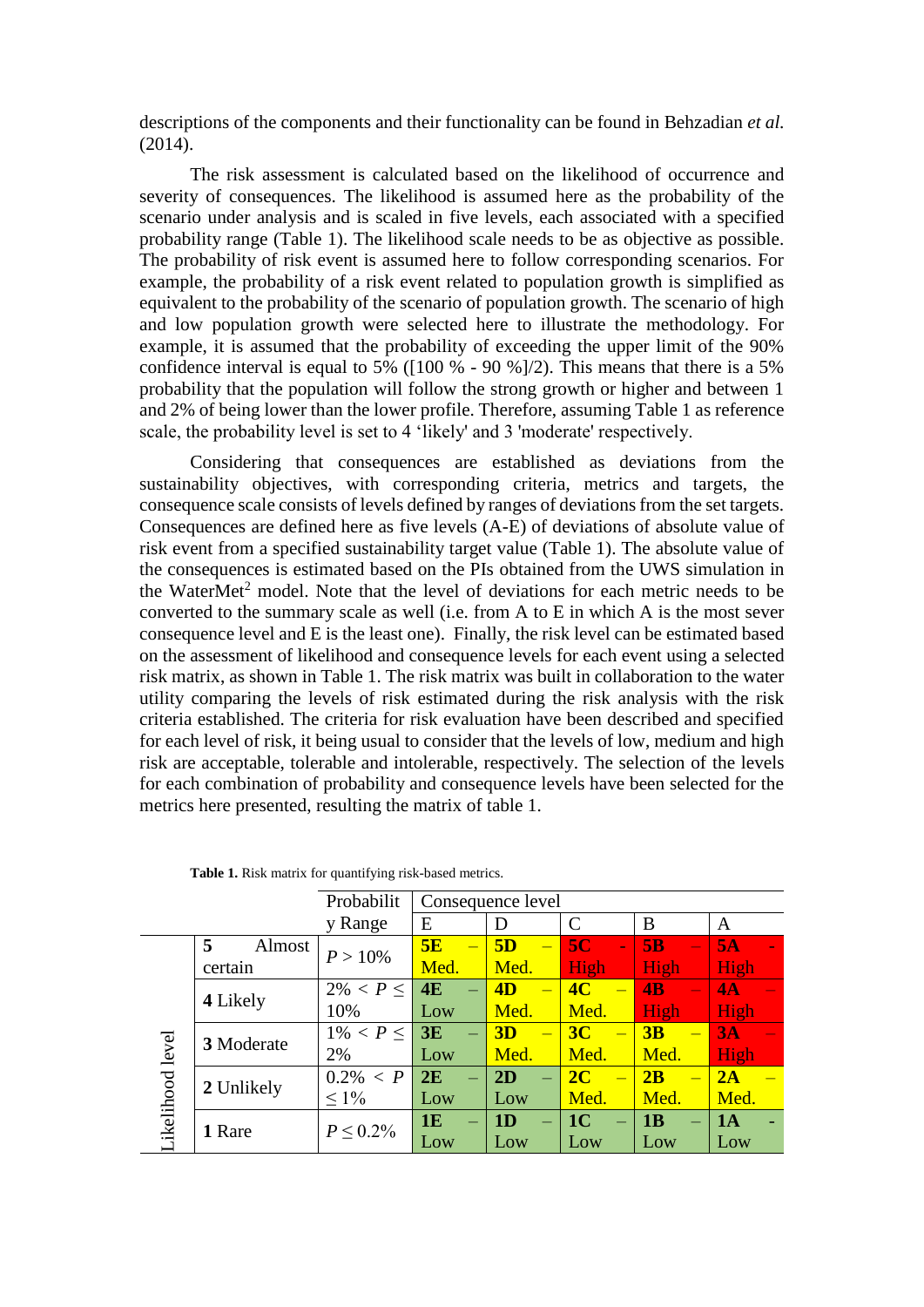#### *MCDA Module*

Having created two or more intervention strategies, the principal role of the DSS is to undertake an automatic ranking of the strategies using a Multi-Criteria Decision Analysis (MCDA) technique. The MCDA module applies a user-configured ranking approach to the specified intervention strategies for the purposes of scoring and ranking them for each scenario and user preference combination. Two well-known MCDA techniques are implemented in the DSS for the purpose of ranking intervention strategies: Compromise Programming (CP) (Zeleny, 1973) and the Analytic Hierarchy Process (AHP) (Saaty, 1980) although the design does not preclude other techniques to be added, including optimization. The two methods were selected because of their widespread use but also because they use different ranking technologies and, also, allow users to express their preferences in a different way. In the CP method, user preferences are specified as multiple evaluation criteria weights making this method more suitable for use by less experienced users. In the AHP method, user preferences are specified via the pairwise criteria-importance comparisons. This requires more experience to configure and employ the method. The DSS will enable the user to select the method to use when solving a particular problem, including the possibility to use both methods on the same problem and then compare results (e.g. to see if there an alternative solution that is ranked highly regardless of the MCDA method used). Further details of these techniques can be found in Behzadian et al. (2015).

The ranking is performed according to the Metrics that have been identified in the Environment Configuration and is repeated for each combination of scenario and user preferences defined. Following the ranking, the decision maker is supported in interactively modifying the intervention strategies and submitting it for the evaluation and rankings to be revised. Any number of intervention strategies can be created by the DSS and existing Strategies can be cloned and modified to assist in "what-if?" analysis, allowing variations of Strategies to be analysed in a straightforward fashion to investigate their influence on the overall strategy rankings.

# **Case Study**

#### *Introduction*

The urban water system of a northern European city is used here as a reference city for the case study combined with assumptions when necessary. The existing UWS comprises two main surface water resources connected to corresponding water treatment works (WTW), service reservoirs, distribution mains and eventually water consumption points. The existing sewer network represents a mix of combined and separate sewers which are connected to two (wastewater treatment works) WWTWs. Treated wastewater from WWTWs and untreated wastewater/stormwater from combined sewer overflows (CSOs) of sewer networks are discharged into a single receiving water body (i.e. downstream sea). The DSS is demonstrated here for conditions of likely future population growth. Hence, increased water demands as a result of highest foreseen population growth is the key driver which is likely to impose significant strains on the UWS performance. In the first instance, the DSS needs to have specified scenarios, intervention strategies and metrics and associated target/goals and preferences, described in the following sections.

# *Scenarios*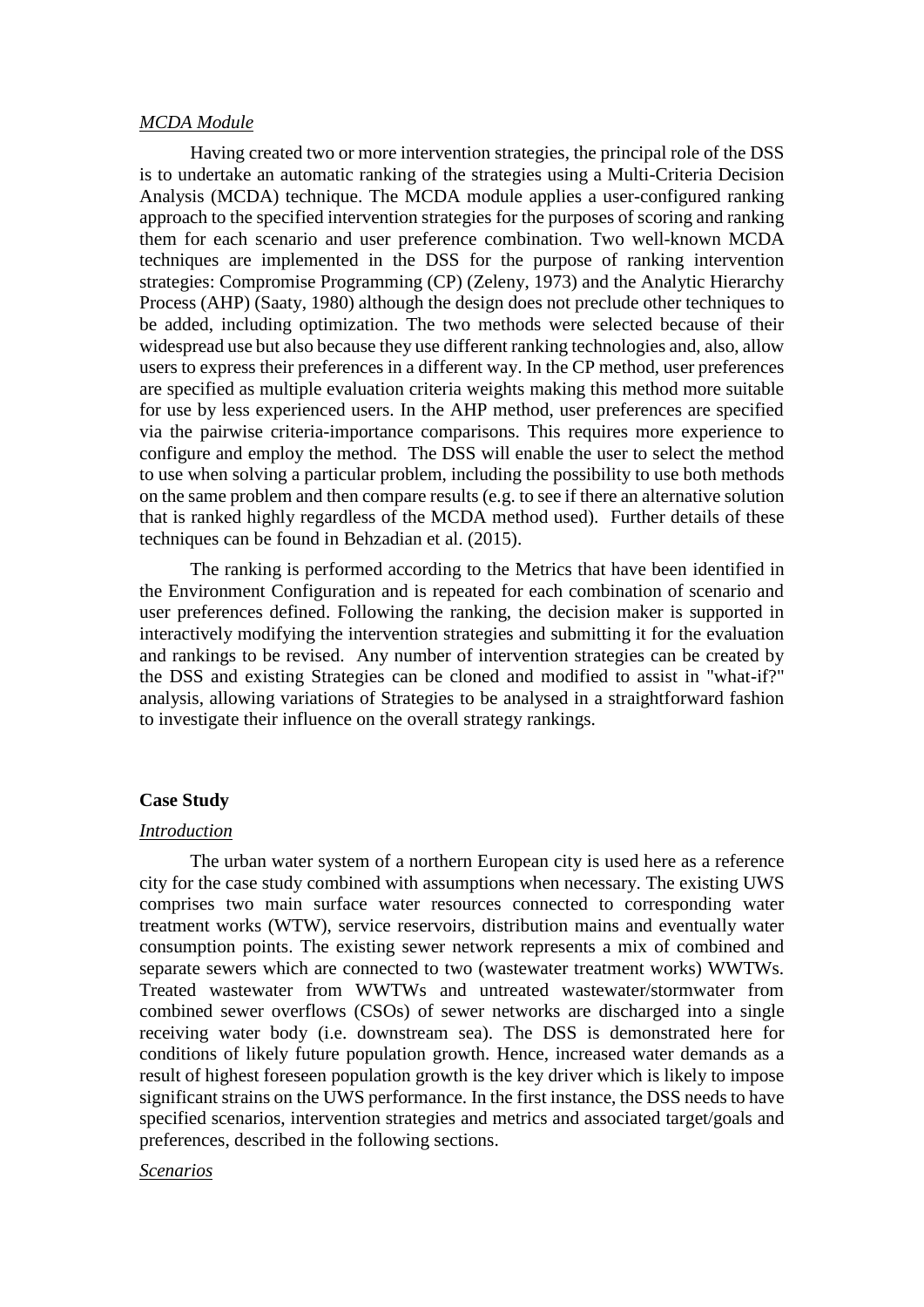In order to demonstrate the efficacy of the DSS, the following two scenarios related to high (*Scenario 1*) and low (*Scenario 2*) population growth are considered in this case study. In this instance, the WaterMet<sup>2</sup> parameters changed in these population growth scenarios are the different water demand categories (i.e. household/population growth, industrial/commercial growth and irrigation growth).

# *Intervention Strategies*

Three types of intervention options are employed in this case study:

- (1) Addition of a new water resource along with two WTWs;
- (2) Increased annual rehabilitation rate for pipes;
- (3) Addition of rainwater harvesting (RWH) and grey water recycling (GWR) schemes;

Based on the above individual intervention options, the metabolism model is analysed in this demonstration based on the following seven alternative UWS intervention strategies against a 30 year planning horizon (2011-2040). Note that the intervention strategies numbered 3 to 7 start from 2015.

- (1) Business as usual;
- (2) Addition of a new water resource along with two WTWs starting from 2020;
- (3) 1% additional annual pipe rehabilitation starting from 2015;
- (4) Addition of RWH and GWR systems at a local level by 25% of households starting from 2015;
- (5) Addition of RWH and GWR systems at a local level by 25% and 50% of households, respectively, starting from 2015;
- (6) Addition of RWH and GWR systems at a local level by 50% of households starting from 2015;
- (7) Addition of RWH and GWR systems at a local level by 25% of households and 0.5% additional rehabilitation annually starting from 2015;

#### *Performance Metrics*

Six metrics according to the performance criteria of sustainability dimensions of water systems (Alegre *et al.*, 2012) are considered for the purposes of this case study. These metrics include three quantitative criteria  $(C_1-C_3)$ , two quantitative risk-based criteria  $(C_4, C_5)$  and a single qualitative example. The quantitative metrics are directly calculated by WaterMet<sup>2</sup> and risk modules, respectively. The qualitative metric  $(C_6)$  is quantified by relevant experts and the quantified values incorporated in the DSS. Instead of using qualitative categories (linguistic terms) for metric  $C_6$ , these are rated as scoring on a scale of acceptance ranging from 1 to 10, being: extremely low (1-2), low (3-4), medium (5-6), high (7-8) and extremely high (9-10). Furthermore, for the risk-based metrics, failure times shorter than the time step in the simulation model (i.e. daily in the WaterMet<sup>2</sup> metabolism model) cannot be captured by the DSS. A brief description of these metrics is outlined below:

- (1) Reliability of water supply  $(C_1)$ : the ratio of water delivered to customers to the total water demand.
- (2) Total cost  $(C_2)$ : annual average of the discounted initial capital investment of interventions plus discounted value of the fixed and variable costs in different UWS components to the first year with a specific discount rate.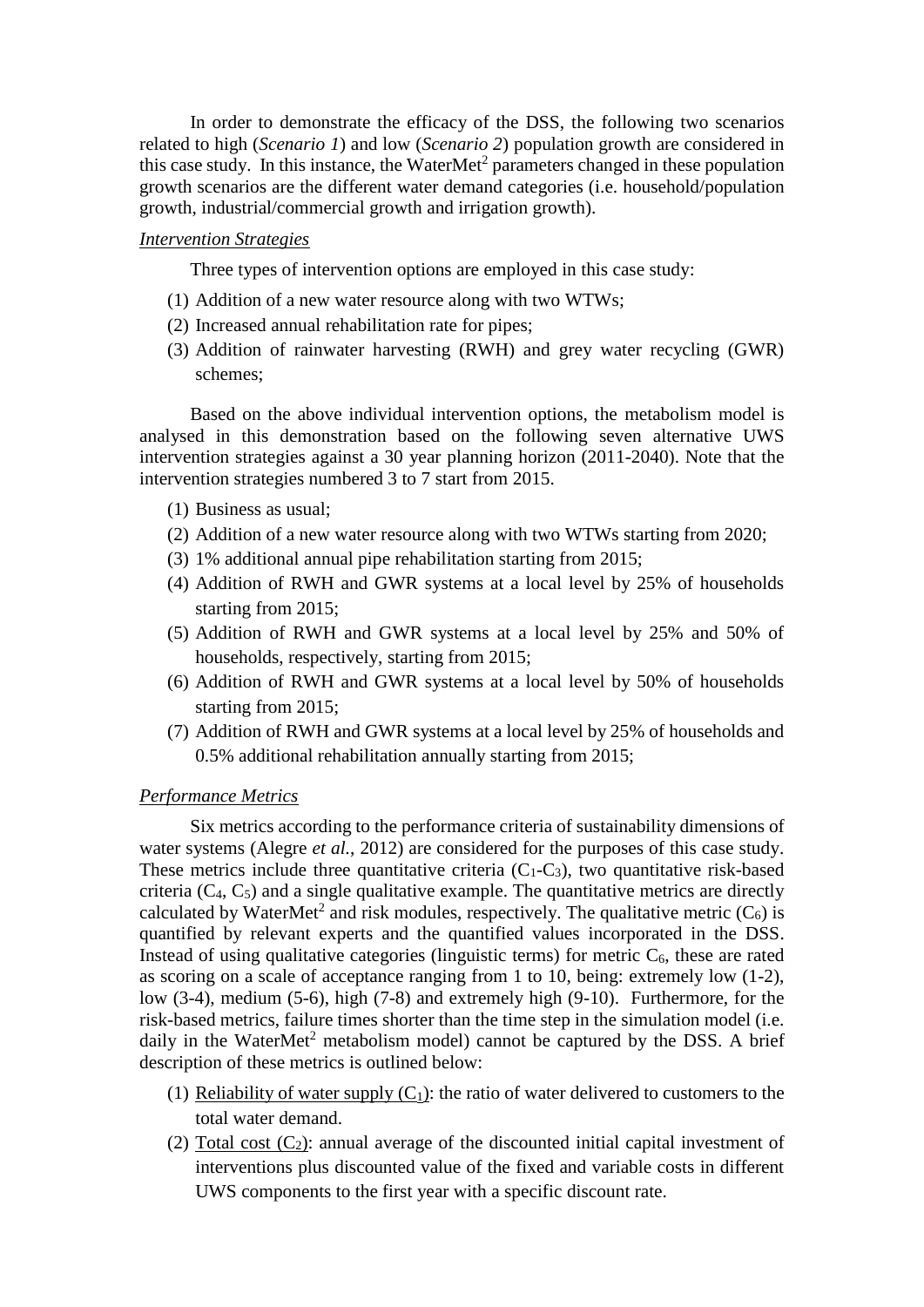- (3) GHG emissions  $(C_3)$ : annual average of the aggregated greenhouse gas emissions, as Global Warming Potential (GWP100) measured in units of carbon dioxide equivalents (CO2-eq) from all components of the UWS.
- (4) Days with restrictions to water service  $(C_4)$ : the risk of the annual days with restriction (water supply failure) being greater than the target value.
- (5) Prolonged hydraulic failure  $(C_5)$ : the risk of annual expected value for the time length of hydraulic failure being greater than a target value.
- (6) Social acceptance  $(C_6)$ : the extent to which an intervention strategy would be supported by society, especially water consumers; in order to fulfil the water demands with respect to a number of factors especially safety and health issues.

# **Results and discussion**

The results are presented in the following two parts: (1) calculation of the quantitative and risk-based metrics for each intervention strategy; (2) ranking the intervention strategies using MCDA. The expert-quantified values for the single qualitative metric are directly populated in the decision matrix.

The time-series of the quantitative metrics  $(C_1-C_3)$  over the planning horizon are calculated by the DSS by running the WaterMet<sup>2</sup> model with respect to each scenario and intervention strategy. The single value for each of these metrics is calculated and populated in Table 2 for each of the two scenarios.

| Reliability<br>Criteria/<br>of water<br>metrics<br>supply |      | Total cost |                            | GHG<br>emissions |                                     | Risk of<br>restriction hydraulic<br>to service |      | Risk of<br>failure |      | Social<br>acceptance |      |  |      |    |
|-----------------------------------------------------------|------|------------|----------------------------|------------------|-------------------------------------|------------------------------------------------|------|--------------------|------|----------------------|------|--|------|----|
| Units                                                     | $\%$ |            | Euros/ $10^3$<br>M<br>year |                  | Tons/<br>vear                       |                                                |      |                    |      |                      |      |  | Rank |    |
| 1.00<br>Weights                                           |      | 1.00       |                            | 1.00             |                                     |                                                | 1.00 |                    | 1.00 |                      | 1.00 |  |      |    |
| Goal                                                      |      |            | Maximize Minimize          |                  | Minimize Minimize Maximize Maximize |                                                |      |                    |      |                      |      |  |      |    |
| Scenario                                                  |      |            |                            |                  |                                     |                                                |      |                    |      |                      |      |  |      | 2  |
| Strategy 1                                                | 94   | 99         | 53                         | 52               | 95                                  | 89                                             |      |                    |      |                      |      |  |      |    |
| Strategy 2                                                | 100  | 100        | 74                         | 72               | 99                                  | 90                                             |      |                    |      |                      |      |  |      |    |
| Strategy 3                                                | 96   | 100        | 58                         | 57               | 96                                  | 89                                             |      |                    |      |                      |      |  |      | ľб |
| Strategy 4                                                | 98   | 100        | 62                         | 61               | 90                                  | 83                                             |      |                    |      |                      |      |  |      |    |
| Strategy 5                                                | 98   | 100        | 63                         | 62               | 89                                  | 82                                             |      |                    |      |                      |      |  |      |    |
| Strategy 6                                                | 99   | 100        | 71                         | 69               | 89                                  | 81                                             |      |                    |      |                      |      |  |      |    |
| Strategy 7                                                | 98   | 100        | 64                         | 63               | 90                                  | 83                                             |      |                    |      |                      |      |  |      |    |

**Table 2.** MCDA decision matrix and rankings for Scenarios 1 & 2

The risk-based metrics  $(C_4, C_5)$  are calculated based on the following sequential steps (Ugarelli *et al.,* 2014): (1) likelihood of risk event; (2) consequence levels from the PIs calculated by WaterMet<sup>2</sup> for each scenario; (3) risk estimation. The likelihood of risk events is assumed to be correspond with the probability of scenarios, i.e. 4 "likely" and 3 "moderate" for the high and low population rate Scenarios (1 and 2), respectively. Assuming a target value of 1% and 100%, respectively, for risk events of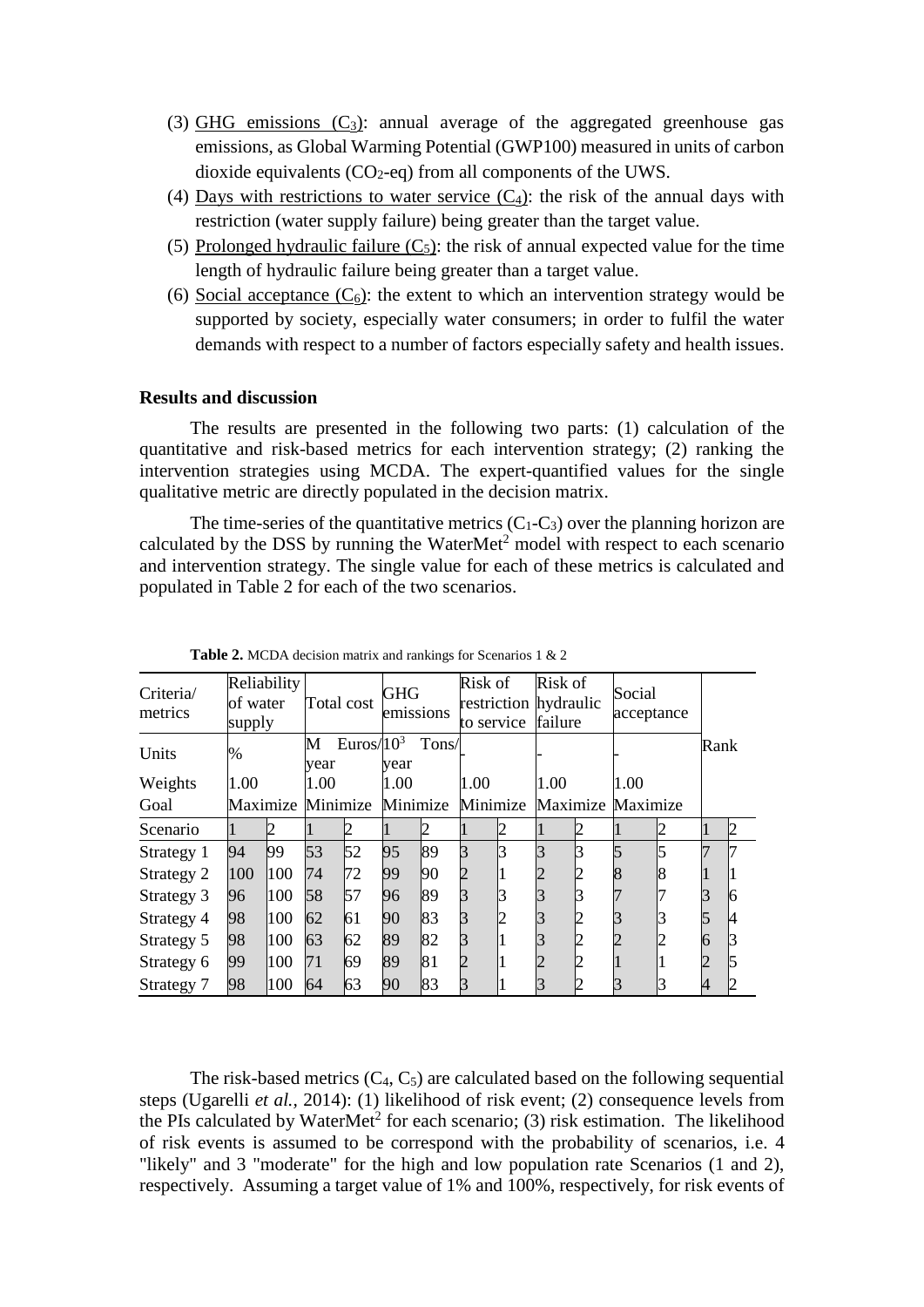water supply failure  $(C_4)$  and prolonged hydraulic failure  $(C_5)$ , the consequence scales of deviation value in Table 1 are defined as follows, respectively:

$$
E < 5\% < D < 20\% < C < 40\% < B < 60\% < A
$$

and  $E < 20\% < D < 50\% < C < 85\% < B < 90\% < A$ .

Given the maximum value experienced being used to aggregate the risk-based metrics over the planning horizon, the consequence levels of risk events can be calculated as shown in Table 3. With the given likelihood and consequence levels, the risk is then estimated according to the risk matrix of Table 1 for each intervention strategy and scenario, the results of which are further illustrated in Table 3.

**Table 3.** Deviation values and risk estimation for risk-based metrics; H=high, M=medium, L=low

| Scenario 1           |       |                |                                                                                         |   |                  |                |   |   | Scenario 2 |              |   |           |     |   |   |   |
|----------------------|-------|----------------|-----------------------------------------------------------------------------------------|---|------------------|----------------|---|---|------------|--------------|---|-----------|-----|---|---|---|
| $C_4[%]$<br>Strategy |       |                |                                                                                         |   | $C_5$ [%]        |                |   |   |            | $C_4$ [%]    |   | $C_5$ [%] |     |   |   |   |
|                      |       |                | Dev. Prob. Cons. Risk Dev. Prob. Cons. Risk Dev. Prob. Cons. Risk Dev. Prob. Cons. Risk |   |                  |                |   |   |            |              |   |           |     |   |   |   |
|                      | 99    |                | A                                                                                       | H | 100 <sup>°</sup> | $\overline{4}$ | A | H | 97         | 3            | A | H         | 199 | 3 | A | H |
| 2                    | 6     |                |                                                                                         | M | 83               | $\overline{4}$ |   | M |            | 3            | Е |           | 80  | 3 |   | M |
| 3                    | 99    |                | A                                                                                       | H | 100              | $\overline{4}$ | A | H |            | 3            | A | H         | 197 | 3 | A | H |
| $\overline{4}$       | 73    | $\overline{4}$ | А                                                                                       | H | 88               | 4              | B | H |            | 3            | D | М         | 80  | 3 |   | M |
| 5                    | 55    | 4              | B                                                                                       | H | 88               | 4              | B | H |            | 3            | E |           | 83  | 3 |   | M |
| 6                    | 25    | 4              |                                                                                         | M | 84               | 4              |   | М |            | 3            | E |           | 83  | 3 |   | M |
| 7                    | 60.44 |                |                                                                                         | H | 88               | 4              | B | Н |            | $\mathbf{3}$ | E |           |     | 3 | B | M |

#### *Ranking results*

The aforementioned metric values calculated for each intervention strategy are used to populate the corresponding MCDA decision matrix, as per Table 2, for each of the two scenarios respectively. As the qualitative risk levels reported in Table 3 cannot directly be used for a quantitative comparison between the intervention strategies, they are rated on a scale between 1 and 3 as: high (3), medium (2) and low risk (1).

Following the population of the decision matrices, the ranking of intervention strategies is undertaken by means of the Compromise Programming (CP) method (Zeleny 1973). The outputs of this ranking can be seen in the two right-most columns of Table 2. In this table, equal metric weights have been used to rank the strategies.

To further analyse the sensitivity of the ranking to the metric weights of the metrics, two further weighting schemes, including Water Company and Consumer perspectives, have been ranked by the MCDA (Table 4).

|                  | Reliability<br>of Supply | Total<br>Costs | <b>GHG</b><br>emissions | Risk of<br>restriction to<br>service | Risk of<br>hydraulic<br>failure | Social<br>acceptance |
|------------------|--------------------------|----------------|-------------------------|--------------------------------------|---------------------------------|----------------------|
| Equal weight     |                          |                |                         |                                      |                                 |                      |
| Consumer         |                          |                |                         |                                      |                                 |                      |
| Water<br>company |                          |                |                         |                                      |                                 |                      |

**Table 4.** Weights of the metrics from different perspectives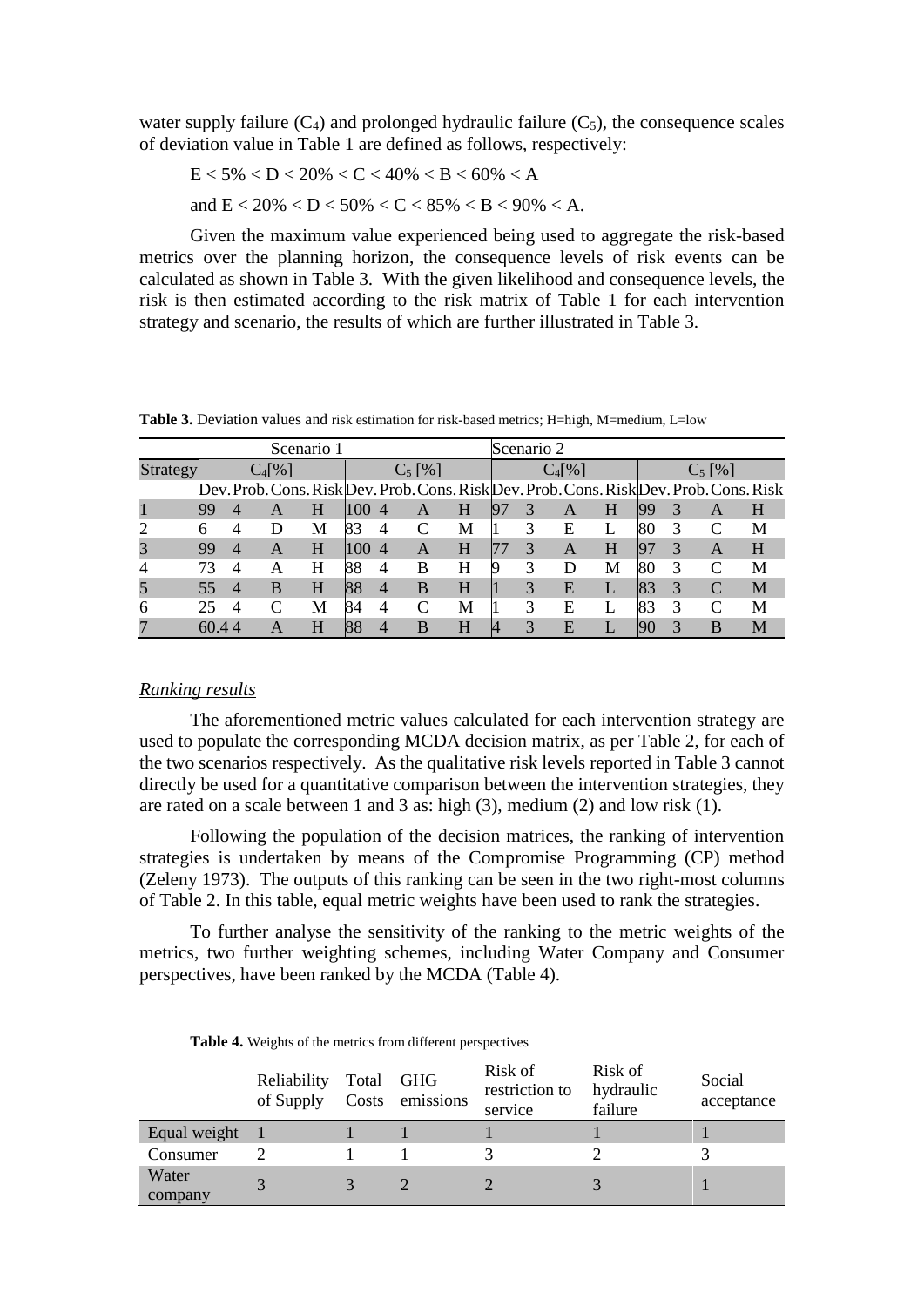Given the three weighting schemes and two scenarios, a total of six groups of ranking for the intervention strategies are obtained, illustrated in Table 5. Naturally, there are several ways that these rankings can be merged together to achieve a final ranking for each intervention strategy. In this instance, the sum of the ranks of each strategy is used for determining final ranking, as shown in the last column for each scenario in Table 5.

| <b>Strategy</b> Equal | Scenario 1 |   |                                                   |        | Scenario 2 |       |                                   |       |        |       |  |
|-----------------------|------------|---|---------------------------------------------------|--------|------------|-------|-----------------------------------|-------|--------|-------|--|
|                       | weight     |   | Water<br>Consumer Company rankings ranking weight | Sum of | Final      | Equal | Consumer Company rankings ranking | Water | Sum of | Final |  |
|                       |            |   |                                                   | 18     |            |       |                                   |       |        |       |  |
| $\overline{2}$        |            |   |                                                   |        |            |       |                                   |       |        |       |  |
| 3                     |            |   | h                                                 |        |            |       | $\mathfrak b$                     |       | 19     |       |  |
| $\overline{4}$        |            | n |                                                   | 16     |            |       |                                   |       | 1 I    |       |  |
| 5                     |            |   |                                                   | 16     |            |       |                                   |       |        |       |  |
| 6                     |            |   |                                                   |        |            |       |                                   |       | 14     |       |  |
|                       |            |   |                                                   |        |            |       |                                   |       |        |       |  |

**Table 5.** Summary of rankings of intervention strategies and final ranking

As can be seen, Strategy 2, which has been consistently ranked highly, is selected in the top Strategy for both scenarios. However, it is further seen that if there is low population growth (Scenario 2), Strategy 7 is ranked first owing to its consistent high rank when seen from all perspectives. Strategy 1 has the lowest final rank because it has been identified as the worst strategy for several scenario/weighting combinations. Therefore, while Strategies 2 and 7 are recommended as the best strategies to adopt in this simple example, Strategy 1is clearly not to be recommended. However, further analysis will be required to fully cover and test different criteria for these strategies.

#### **Conclusions**

A new DSS was developed to facilitate decision-making for the long-term city metabolism planning problem. The new DSS methodology comprises creation of alternative intervention strategies within the framework of long-term transition paths and then comparison and selection of strategies accommodating multiple decision criteria. The DSS is able to deal with uncertain future scenarios and differing stakeholder perspectives. The DSS is able to employ a metabolism based model (WaterMet<sup>2</sup>) and risk modules to evaluate quantitative metrics of intervention strategies in an UWS over a long-term planning horizon under different scenarios (e.g. population growth). The levels of detail required for modelling and simulating alternative intervention strategies are less complex than similar, physically-based models and the previously developed conceptually based models; hence the UWS itself and the relevant intervention strategies can be easily modelled. For each intervention strategy in the decision matrix, the DSS can also include qualitative metrics (e.g. social acceptability) quantified by experts outside the DSS. The DSS is able to rank intervention strategies using the Compromise Programming MCDA method operating over different weighting schemes allowing the consideration of the case study from different stakeholder perspectives. The strategies which are consistently ranked highly are identified as being the likely appropriate strategies to be implemented. These strategies can be considered for further analysis such as inclusion of other metrics. The results